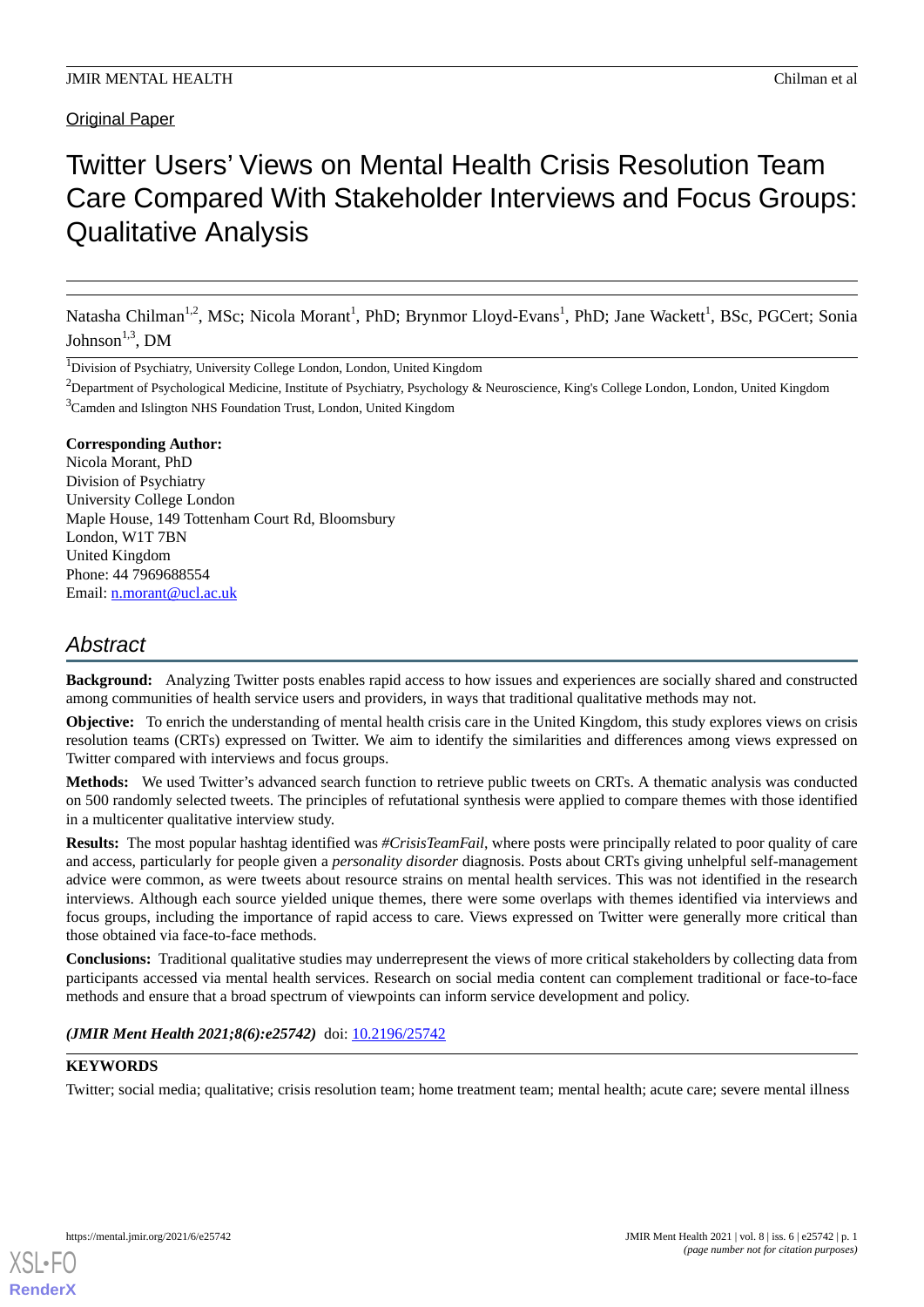# *Introduction*

# **Twitter in Mental Health Research**

Twitter has emerged as a prominent social media platform that may be a valuable data source for researchers wanting to access stakeholders' views on many topics, including mental health services [[1\]](#page-8-0). Results from a survey of mental health professionals suggest that psychiatrists and psychologists hold mixed views on using social media in their professional lives [[2\]](#page-8-1). However, in recent years, researchers have used Twitter as a source of qualitative data to explore mental health by analyzing tweets from the general public regarding depression [\[3-](#page-9-0)[7\]](#page-9-1), schizophrenia [\[7](#page-9-1)[,8\]](#page-9-2), Alzheimer disease [\[9](#page-9-3)], suicide [\[10](#page-9-4)], stigma [[11\]](#page-9-5), and mental health professional conduct [\[1](#page-8-0)]. This research has found active communities of Twitter users discussing topics related to mental health and mental health care [\[5](#page-9-6)].

Twitter has its own methodological strengths and limitations as a source of secondary data for research. First, it offers researchers a quick and affordable way to access textual data that can be analyzed both qualitatively and quantitatively. For example, researchers have analyzed Twitter posts to provide rapid insights into the impact of the COVID-19 pandemic [[12](#page-9-7)[-14](#page-9-8)]. Twitter allows information to be collected in a naturalistic setting and therefore captures meaningful moments for Twitter users, which are less subject to the researcher's influence [[4](#page-9-9)[,15](#page-9-10),[16\]](#page-9-11). However, Twitter analysis clearly only accesses the views of those who use the internet and engage with this particular social media platform. Tweets are currently more likely to be from younger, more affluent sectors of the population [[17,](#page-9-12)[18](#page-9-13)]. Twitter users may sometimes tweet in a *reactive* way, conveying *in-the-moment* feelings and experiences [[19\]](#page-9-14) rather than more reflective views. Finally, short tweets can lack depth of content and context, making them harder to make inferences from when compared with rich and complex interview transcripts [[5\]](#page-9-6). Similar to any data collection method, these strengths and limitations are important to consider when analyzing Twitter data in mental health research.

Research using Twitter or other social media data relies on the premise that the data reflect authentic experiences. Recently, commentators have attempted to evaluate the authenticity of Twitter posts [\[20](#page-9-15)-[22\]](#page-9-16). Twitter has a public declarative function, which might influence the way people communicate on the platform and the content they share [\[23\]](#page-9-17). Social media platforms provide a forum for the construction and curation of social identities via a rapid exchange of personally, socially, and politically relevant information [\[23](#page-9-17)]. As such, data obtained via this medium need to be understood within the context of these multiple agendas [\[24](#page-9-18),[25\]](#page-9-19). Nonetheless, Twitter has been viewed as an extension of the real world [\[26](#page-9-20),[27\]](#page-10-0). Where Twitter posts are considered within their context, they can provide researchers with authentic knowledge of people's daily rituals, opinions, and experiences [\[23](#page-9-17)].

Traditional qualitative methods are usually labor-intensive and costly [\[28\]](#page-10-1). In research environments where resources are scarce and where rapid investigations of stakeholder views with direct clinical and policy relevance are needed, Twitter may be a readily accessible opportunity for data collection. Twitter may

 $XS$  $\cdot$ FC **[RenderX](http://www.renderx.com/)** also provide novel perspectives on mental health service provision, as users posting on social media platforms may be different from those who agree to participate in research, especially research in which participants are recruited via mental health services. However, studies have not yet investigated how views on mental health care are expressed on Twitter compared with those identified through traditional qualitative data collection methods, and little is known about the unique contribution of a Twitter analysis.

#### **Crisis Resolution Teams**

Crisis resolution teams (CRTs; sometimes known as home treatment teams) were implemented nationally in the United Kingdom following policy directives in the National Health Service (NHS) in 2000 [\[29](#page-10-2)]. The remit of CRTs is to provide intensive community support to those experiencing a mental health crisis, with the aim of reducing the need for inpatient psychiatric hospital admission [\[30,](#page-10-3)[31\]](#page-10-4). Research using electronic health record data indicates that most patients using CRT services are White, unmarried, middle-aged, and live in areas of high social deprivation [\[32](#page-10-5)]. Although research has shown that CRT support increases service user satisfaction with acute care in some circumstances [[31,](#page-10-4)[33](#page-10-6),[34\]](#page-10-7), this is not consistent across services [\[35](#page-10-8),[36\]](#page-10-9). Furthermore, CRTs have not reduced admission rates nationwide to the degree anticipated [\[32](#page-10-5),[37\]](#page-10-10). Stakeholder perspectives of CRT care can inform initiatives to improve implementation, service user experiences, and outcomes [[35](#page-10-8)[,38](#page-10-11)]. The largest qualitative study on UK stakeholders' views of CRTs to date was conducted by Morant et al [\[38](#page-10-11)] as part of the work to develop a model of CRT good practices [[39\]](#page-10-12). The thematic analysis found that staff continuity, carer involvement, and emotional and practical support are important components for CRT implementation [[38\]](#page-10-11).

#### **Study Aims**

Combining different sources for qualitative analyses is advocated to achieve a comprehensive understanding of a phenomenon [[40](#page-10-13)[,41](#page-10-14)]. Thus far, research on CRTs has relied on traditional qualitative methods. In this study, we aim to explore Twitter posts about CRTs and compare these posts with views obtained via interviews and focus groups. We seek to extend our understanding of the potential of Twitter as an easily accessible source of relevant stakeholder views, compare findings from Twitter with those from more traditional qualitative methods, and consider what this adds to our understanding of CRT implementation as experienced by stakeholders, including service users, family carers, service providers, and mental health practitioners.

A common methodological pitfall when comparing and combining different qualitative methods is to claim that one method is *better* than another [[40\]](#page-10-13). By comparing Twitter posts with data collected via face-to-face methods, we do not wish to verify one data collection method or claim that one method is more trustworthy; rather, we are interested in comparing findings from these data sources to explore similarities and differences among views expressed regarding CRTs in both contexts.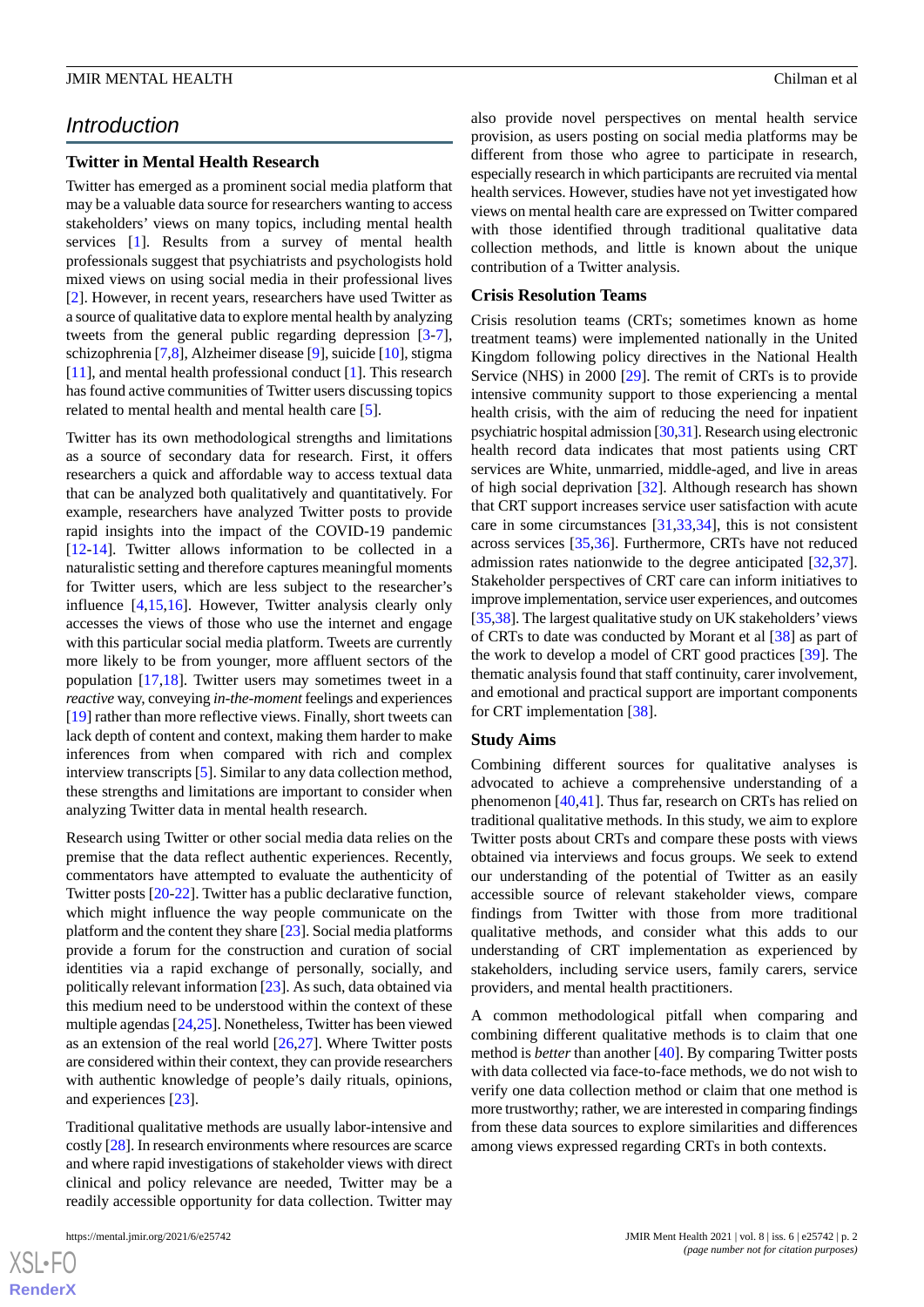# *Methods*

# **Ethics Approval and Consent to Participate**

This study was designed in accordance with guidelines on social media research published by the British Psychological Society [[42\]](#page-10-15) and the Association of Internet Researchers [\[43](#page-10-16)] and was approved by the University College London ethics chair (project ID: 1329/001). As this study only used publicly available tweets, there was no requirement for consent to participate. Twitter quotes used in this study have been paraphrased. Paraphrased quotes were tested through Twitter and Google search engines to ensure that the identity of the Twitter users was protected. Ethical approval for the Crisis Team Optimization and Relapse Prevention (CORE) study was obtained from the London Camden and Islington Research Ethics Committee (REC reference number 10/H0722/84), and written informed consent was obtained from all study participants.

# **Data Collection**

# *Twitter*

Twitter's advanced search function was used to retrieve public tweets relevant to CRTs. Search terms were chosen through informal explorations on Twitter and included known terminology relevant to CRTs (eg, *home treatment team*) and relevant *hashtags* (including *#crisisteamfail* and *#crisisteamsuccess*). A full list of search terms is presented in [Table 1](#page-2-0).

<span id="page-2-0"></span>Table 1. Total number of tweets retrieved, excluded, and randomly selected for analysis by the search term<sup>a</sup>.

| Search term            | Total retrieved<br>tweets, $n$ $(\%)$ | Date range of retrieved tweets                                               | Excluded tweets <sup>b</sup> ,<br>$n$ (%) | Included tweets.<br>$n$ (%) | Tweets randomly select-<br>ed for analysis, $n$ $(\%)$ |
|------------------------|---------------------------------------|------------------------------------------------------------------------------|-------------------------------------------|-----------------------------|--------------------------------------------------------|
| #CRHTT <sup>c</sup>    | 16(0.33)                              | August 23, 2012-September 5, 2017                                            | 0(0)                                      | 16(0.38)                    | 1(0.2)                                                 |
| #crisisteam            | 516 (10.65)                           | December 6, 2011-May 25, 2018                                                | 109 (17.03)                               | 407 (9.68)                  | 186 (37.2)                                             |
| #crisisteamfail        | 934 (19.27)                           | November 20, 2014-May 12, 2018                                               | 4(0.63)                                   | 930 (22.11)                 | 127(25.4)                                              |
| #crisisteamsuccess     | 26(0.54)                              | November 20, 2015-November 25,<br>2017                                       | 0(0)                                      | 26(0.62)                    | 6(1.2)                                                 |
| #dearcrisisteam        | 147 (3.03)                            | November 24, 2014-May 1, 2018                                                | 0(0)                                      | 147(3.5)                    | 30(6)                                                  |
| #hometreatmentteam     | 20(0.41)                              | September 10, 2013-May 29, 2018                                              | 1(0.16)                                   | 19(0.45)                    | 1(0.2)                                                 |
| Crisis resolution team | 132 (2.72)                            | September 22, 2010-June 1, 2018                                              | 21 (3.28)                                 | 111(2.64)                   | 10(2)                                                  |
| Home treatment team    | 1714 (35.37)                          | July 12, 2010-June 1, 2018                                                   | 37(5.78)                                  | 1677 (39.87)                | 209(41.8)                                              |
| Crisis team            | 1255(25.9)                            | November 1, 2017-November 30,<br>2017; February 1, 2018-February 28,<br>2018 | 465 (72.66)                               | 790 (18.78)                 | 90(18)                                                 |
| Total                  | 4846 (100)                            | July 12, 2010-June 1, 2018                                                   | 640 (100)                                 | 4206 (100)                  | 500 (100)                                              |

<sup>a</sup>Some tweets were captured by more than one search term.

<sup>b</sup>Reasons for exclusion: tweet not clearly relevant to UK mental health crisis resolution teams, tweet not in the English language, or tweet suspected to be from or about minors.

<sup>c</sup>CRHTT: Crisis Resolution Home Treatment Team.

We collected tweets posted between January 1, 2010, and June 1, 2018. While conducting the search, we found that the term *crisis team* produced many results. Most of these tweets were irrelevant to the study's focus on mental health CRTs. To ensure that the data set was manageable and relevant to the study, we collected 2 months of tweets for the *crisis team* search only. We assigned a number to each month in the overall period (January 1, 2010-June 1, 2018), then used a random number generator that randomly selected 2 months of tweets (November 2017 and February 2018) for the *crisis team* search. For all other search terms, we collected tweets posted between January 1, 2010, and June 1, 2018.

As tweets were extracted into an encrypted Microsoft Excel document, identifying features such as usernames and pictures were removed. Tweets were included if they were clearly relevant to UK mental health CRTs and excluded if they were not in the English language or were suspected to be from or about minors. The latter included tweets that either mentioned

[XSL](http://www.w3.org/Style/XSL)•FO **[RenderX](http://www.renderx.com/)**

Child and Adolescent Mental Health Services or explicitly stated that their or someone else's age was below 16 years. We did not analyze the number of retweets or responses. Tweets citing external links were included, but these links were not accessed or analyzed.

# *CORE Interviews and Focus Groups*

We used interview and focus group data from the CORE study for a comparison with the Twitter data. CORE was a research program that aimed to define and improve fidelity to good practice in mental health crisis teams [\[44](#page-10-17)]. A qualitative study was conducted as a part of this, aiming to explore stakeholders' experiences and views of CRTs and identify what they considered important for good CRT care. Semistructured interviews and focus groups were conducted with service users  $(n=41)$ , carers  $(n=20)$ , and CRT practitioners  $(n=137)$ . Participants were recruited via CRT clinicians from 10 mental health catchment areas in England. The topics covered included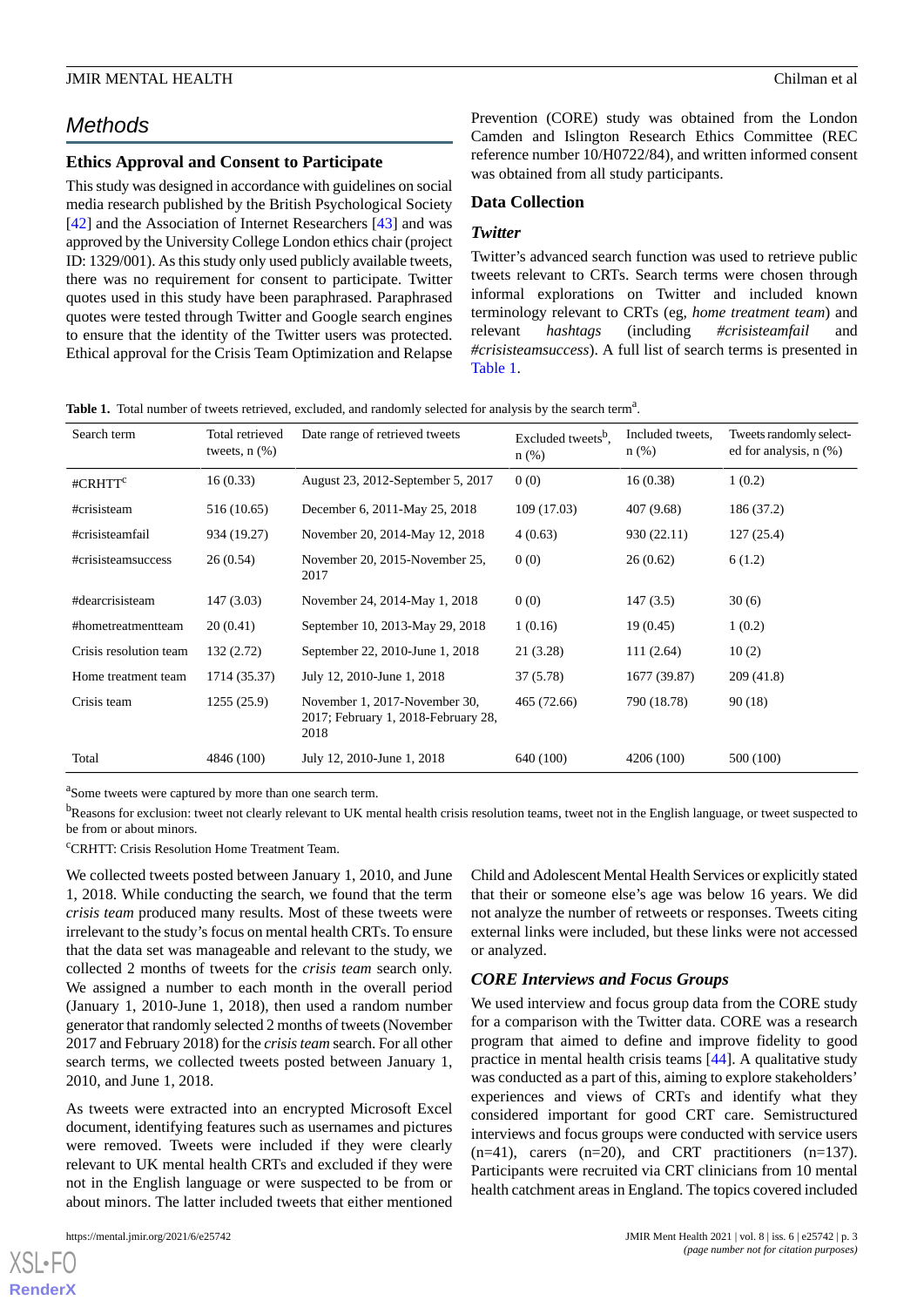experiences of CRT care, access to and discharge from CRTs, what is most important in CRT care, suggestions for best practices, and any barriers to or facilitators of achieving good practice. Questions were broad and open to allow respondents to bring up what they found important. Further details can be found in the previous study [[38\]](#page-10-11). In this study, researchers had access to the full set of anonymized transcripts as a secondary data source.

# **Data Analysis**

#### *Twitter Analysis*

Once all search outputs had been collated, tweets were selected for analysis using a random number generator. Tweets were selected and analyzed, 100 tweets at a time. Tweets were organized into basic descriptive categories following the principles of conventional content analysis [[45\]](#page-10-18) to provide an overview of the data set. If the tweet stated what kind of stakeholder was tweeting, for example, a service user or staff member, this was recorded as the tweet *relation*.

The main qualitative analysis of the Twitter data used thematic analysis, following the guidelines by Braun and Clarke [\[46](#page-10-19),[47\]](#page-10-20). We used an inductive approach to explore the data, although we were also guided by the awareness of findings from the previous CORE study. The lead researcher (NC) generated codes from the first 100 tweets to identify the initial themes. A second researcher (JW), who had lived experience of mental health service use, also conducted a thematic analysis on the first 100 tweets [[48\]](#page-10-21). The 2 researchers discussed the tweets and combined their codes to collaboratively develop ideas on initial themes. The lead researcher then progressed through the data set of 100 tweets at a time, continuing with an inductive approach and transforming the coding frame as appropriate. One tweet could have multiple codes or contribute to multiple themes, although due to the short nature of tweets, this rarely occurred. The analysis was a collaborative and iterative process in which the wider research team met regularly to discuss the development of the coding frame and the clustering of codes into more abstract themes, and any uncertainties or disagreements between members of the team were resolved through discussion. The research team included various perspectives on the research topic, including lived experience, clinical roles, and academics working in CRT research. This iterative analysis process continued until thematic saturation was reached at 500 tweets. Changes or trends over time were not analyzed.

# *CORE Analysis*

The CORE interviews and focus groups had already been analyzed using inductive thematic analysis by researchers in the original study [\[38](#page-10-11)]. The researchers in this study had access to the analyzed transcripts, notes, and coding frames on NVivo (QSR International). The lead researcher (NC) read this content to familiarize herself with the data and their interpretation in the original study. Other members of the research team worked on the original CORE study (NM, BLE, and SJ).

# *Comparative Analysis*

The principles of refutational synthesis were used to compare the CORE qualitative interview data set to the Twitter data set. Refutational synthesis is a form of meta-ethnography that involves exploring and explaining contradictions among qualitative studies, with a focus on contextual differences [[49,](#page-10-22)[50\]](#page-11-0). We created tables, to structure the refutational synthesis, in which codes and themes from both data sets were listed against one another if they had any relation or contrast. Discussions on these comparisons were held by the research team.

# *Results*

# **Twitter Search Results**

[Table 1](#page-2-0) shows the number of tweets retrieved and included per search term. In total, 4206 tweets were retrieved from nine search terms. The highest number of relevant tweets was collected using the search term *home treatment team*. Hashtags identified in the search process included trending topics such as *#crisisteamfail*, which was the most frequently tweeted hashtag search term.

# **Who Is Tweeting?**

Owing to the search strategy and the nature of Twitter, we were unable to determine the precise demographics of our sample, such as age, location, or mental health diagnosis (if any) of *tweeters*. As the search was made from a computer in London, tweets are more likely (but not verifiably) to be from the United Kingdom. It was feasible to identify what kind of CRT stakeholder the Twitter user was with reasonable confidence for most analyzed tweets (381/500, 76.2%). [Table 2](#page-4-0) shows the total number and percentages of stakeholder groups for the 500 analyzed tweets. Service users were the most common group who tweeted about CRTs (239/500, 47.8%) with fewer tweets posted by job advertisers, staff, and family or friends. There was 87% agreement between the 2 coders for 100 tweet relations, indicating that it is feasible to identify who is tweeting consistently.

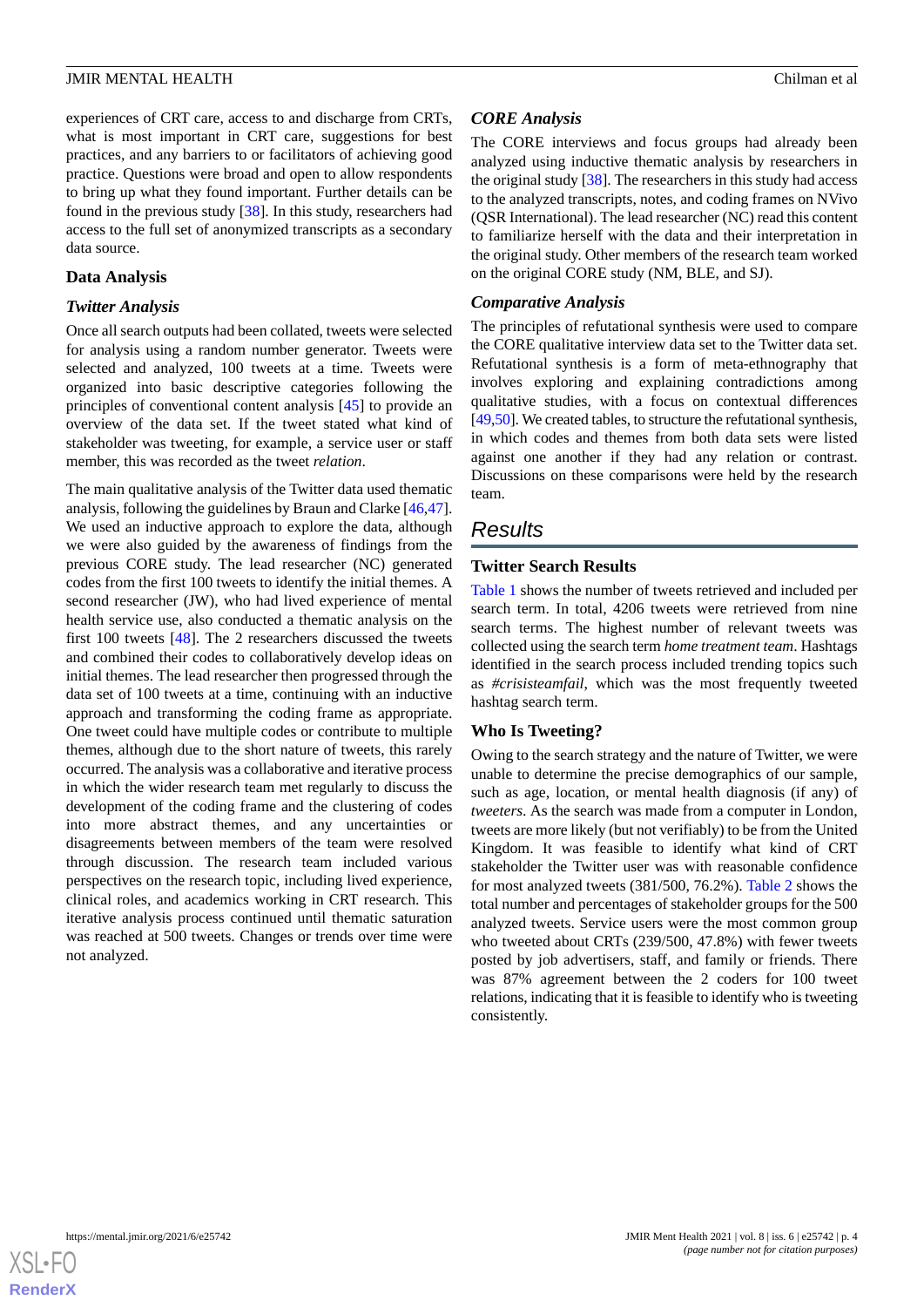<span id="page-4-0"></span>

|  |  | <b>Table 2.</b> Twitter user relation groups (who was tweeting) for analyzed tweets $(N=500)$ . |  |  |  |  |  |
|--|--|-------------------------------------------------------------------------------------------------|--|--|--|--|--|
|--|--|-------------------------------------------------------------------------------------------------|--|--|--|--|--|

| Relation group   | Tweets, $n$ $(\%)$ |
|------------------|--------------------|
| Service user     | 239 (47.8)         |
| Unknown          | 119(23.7)          |
| Job advertisers  | 60(12)             |
| Other            | 30(6)              |
| Family or friend | 26(5.2)            |
| $CRTa$ staff     | 26(5.2)            |

<sup>a</sup>CRT: crisis resolution team.

#### **What Do People Tweet About?**

The content analysis for 500 tweets indicated that large proportion of tweets expressed negative views about CRTs (205/500, 41%), compared with a small proportion of posts about positive experiences (36/500, 7.2%). The remainder of tweets were more neutral, for example, personal updates. These personal updates involved the Twitter user sharing live updates on their whereabouts and activities, such as "I'm off to see the CRT." Information sharing (80/500, 16%) was more common than information seeking (21/500, 4%). For example, Twitter users shared information on how to contact the CRT. A proportion of tweets included job advertisements to work in CRTs (62/500, 12.4%). Sometimes we could identify where *tweeters* were engaged in conversation with one another through the "@" symbol in their tweets (80/500, 16%), where they shared their experiences of CRT services and at times offered emotional support.

# **Thematic Analysis of Twitter Content**

We identified principally critical Twitter content about experiences of accessing CRTs and the quality of care provided, comments on resource limitations, and a small number of more positively toned tweets by CRT staff members.

#### *Accessing Crisis Team Care*

Among the critical posts, some Twitter users reported having difficulty accessing CRT care for themselves or a family member or friend. Twitter users described barriers to access help, such as feeling prematurely *turned away* by the CRT. This was particularly the case in which Twitter users posted that they had been diagnosed with a *personality disorder*. Other mental health diagnoses were rarely mentioned and were not associated with this experience of rejection from the CRT. Twitter users also reported difficulties in contacting the CRT, particularly by phone:

*When the CRT find out you have a diagnosis of BPD, they just ignore you.*

*I'm lucky to have access to the crisis team—not everyone does just because of their diagnosis.*

*Just tried to ring the crisis team, no-one answered, no answerphone.*

Although not all tweets discussing access to crisis care were negative, positive sentiments were sometimes tinged with

surprise or sarcasm, suggesting a mixed landscape of experiences and a lack of consistent access to the CRT:

*Crisis team staff came to see me the same day that I called them, what kind of parallel universe is this?*

# *Quality of Care*

Twitter users expressed varying experiences of quality of care, although sentiments were once again weighted toward the negative. There were many tweets about CRT staff giving inappropriately basic self-management advice to service users, such as having a cup of tea or taking a bath. Service users tweeted that, as a consequence, they felt that services did not understand or appreciate the severity of their crisis and that their own self-management strategies may have already been exhausted. They expressed finding distraction or self-care advice to be patronizing and insensitive. Discussions on inappropriate self-management advice have been so widely circulated on Twitter that, at times, Twitter users interacted with each other in tones of sarcasm:

*Crisis team, if I'm talking to you I've already tried drinking tea and doing mindfulness colouring whilst in the bath.*

*A paramedic would never advise a patient to just go for a walk or watch TV, so why does the crisis team?*

Of the smaller number of service user tweets about positive experiences of CRTs, these were often attributed to CRT staff listening to service users and providing meaningful, appropriate advice. Interestingly, Twitter users tended to attribute *success stories* to individual staff members. In other words, *#crisisteamsuccess* depended on the expertise of individual staff members:

*There are some really excellent CRT staff members out there, they are rare but real.*

*The woman who visited from the crisis team this morning was so reassuring.*

#### *Strain on Mental Health Services*

There were recurrent mentions of NHS cuts, a lack of hospital beds, and the use of police and paramedics to cover what was felt to be a lack of mental health professionals in the community. Such frustrations with the *system* were expressed by service users, family, and friends alike but were not mentioned by any self-identified CRT staff members in this sample:

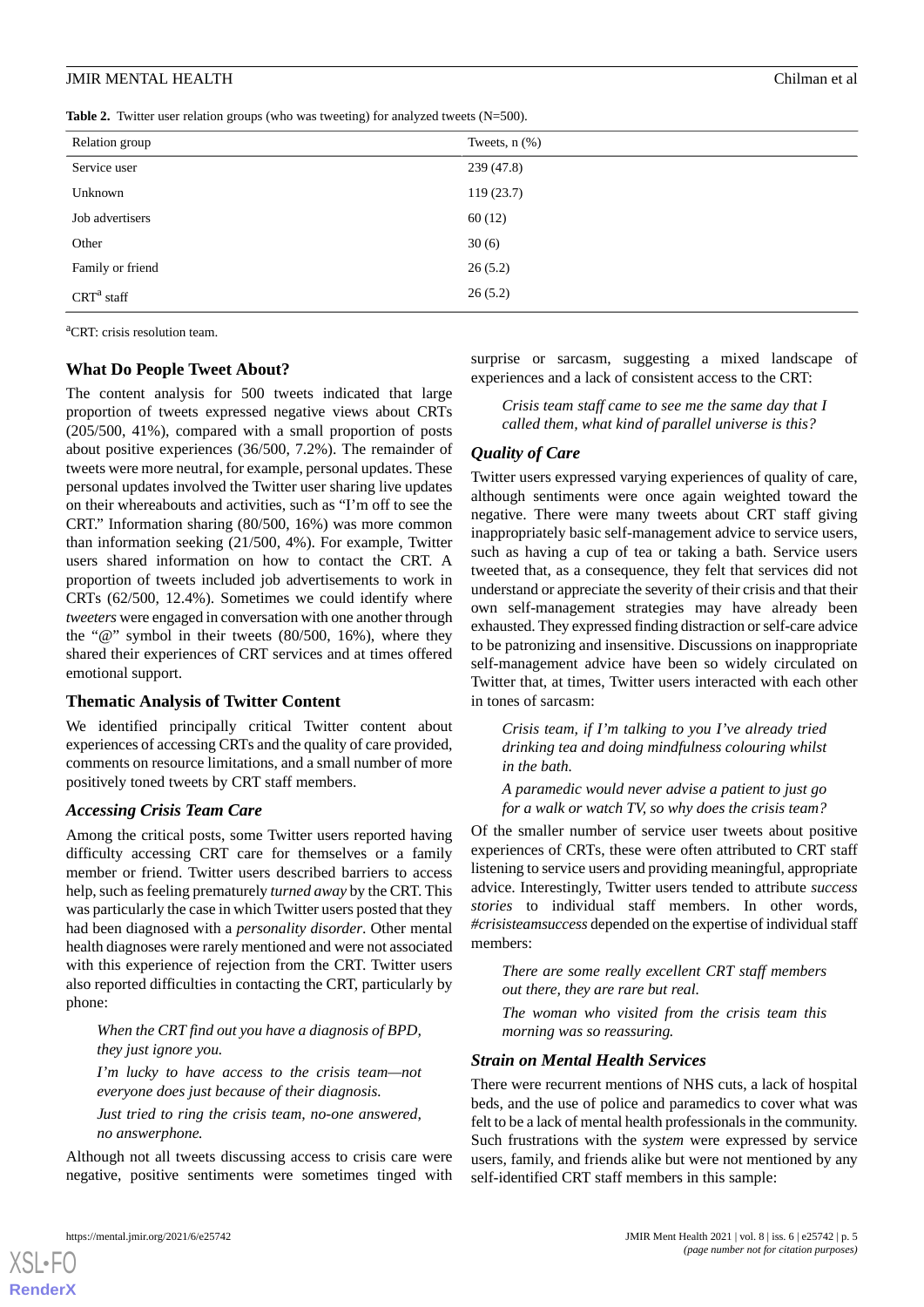*The mental health system is in meltdown, further cuts mean services can't cope, no hospital beds, crisis team overwhelmed, they need more funds.*

*My local CRT have no resources, no training, the system is broken.*

#### *Working in a CRT*

A small number of Twitter users (26/500, 5.2%) were identified as CRT staff members. Although there were some suggestions for long and unsociable working hours, there was a positive trend in these tweets in which staff members expressed gratitude to their team. Most of these tweets seemed to be from nursing or medical trainees on placements, reflecting that Twitter is often used by a younger age group who may be more open to talking about their work on social media [[2\]](#page-8-1):

*Am sad that my time working in the CRT is coming to an end, it is a v good team #rewarding*

*Working on new years eve, yay for me! #mentalhealthcrisisteam*

# **Refutational Synthesis: Themes From Twitter Compared With Interviews and Focus Groups**

#### *Overview*

The CORE study identified three domains that were important to stakeholders in CRT care: (1) the organization of CRT care (including easy and quick access to care and staff continuity), (2) the content of CRT work (including the staff being empathetic and providing emotional support), and (3) the role of CRTs in the wider system (eg, gatekeeping admissions). This was explored in detail in the original study publication, along with the demographics of the sample [[38\]](#page-10-11).

In the refutational synthesis, we found that the features identified as important for good access to and quality of CRT care in the CORE study aligned with the views of tweeters. However, there were differing views on how far this was currently being achieved in practice, with tweeters being generally more critical of CRT care. In [Table 3](#page-5-0), we list some of the comparisons among themes that highlight similarities and differences between the data sets. Here, we provide details on the areas of convergence and divergence in stakeholder views of the access and quality of CRT care. We also discuss the strain on mental health services as a theme that is unique to the Twitter data set.

<span id="page-5-0"></span>**Table 3.** Results from the refutational synthesis examining similarities and differences among themes identified in the Twitter data set and the Crisis Team Optimization and Relapse Prevention interview and focus groups data sets, with code examples<sup>a</sup>.

| Theme                      | Twitter data set                                                                   | Interviews and focus groups data sets  |  |  |  |
|----------------------------|------------------------------------------------------------------------------------|----------------------------------------|--|--|--|
|                            | Accessing CRT <sup>b</sup> care                                                    |                                        |  |  |  |
|                            | Importance of quick and easy access                                                | Importance of quick and easy access    |  |  |  |
|                            | Reports of difficulty accessing the CRT, for example, via the phone                | $\mathbf c$                            |  |  |  |
|                            | Diagnosis of a "personality disorder" as a barrier to accessing CRT care           |                                        |  |  |  |
| <b>Quality of CRT care</b> |                                                                                    |                                        |  |  |  |
|                            | Importance of empathetic staff members                                             | Importance of empathetic staff members |  |  |  |
|                            | Feeling dismissed by inappropriate distraction or self-care self-management advice |                                        |  |  |  |
|                            |                                                                                    | Holistic models of care                |  |  |  |
|                            | <b>Strain on mental health services</b>                                            |                                        |  |  |  |
|                            | Underresourced community crisis services                                           |                                        |  |  |  |
|                            | Use of police or paramedics in mental health crises                                |                                        |  |  |  |
|                            | CRT's role in the wider system                                                     |                                        |  |  |  |
|                            |                                                                                    | Gatekeeping hospital admissions        |  |  |  |
|                            |                                                                                    | CRT as an alternative to hospital      |  |  |  |

<sup>a</sup>Codes are indicated using italics. <sup>b</sup>CRT: crisis resolution team. <sup>c</sup>Not identified.

#### *Accessing CRT Care*

The importance of having readily accessible crisis care was evident in both the CORE interviews and the Twitter data set. However, the two data sets illustrated very different service user experiences. As discussed, service users on Twitter largely complained that the CRT was not readily available, for example,

by not answering the phone or being too far away. Such tweets were often in real time, reporting contact (or a lack of contact) with the CRT as it happened:

*No one will answer the phone during handover for an hour, what if it's an emergency?* [Twitter user]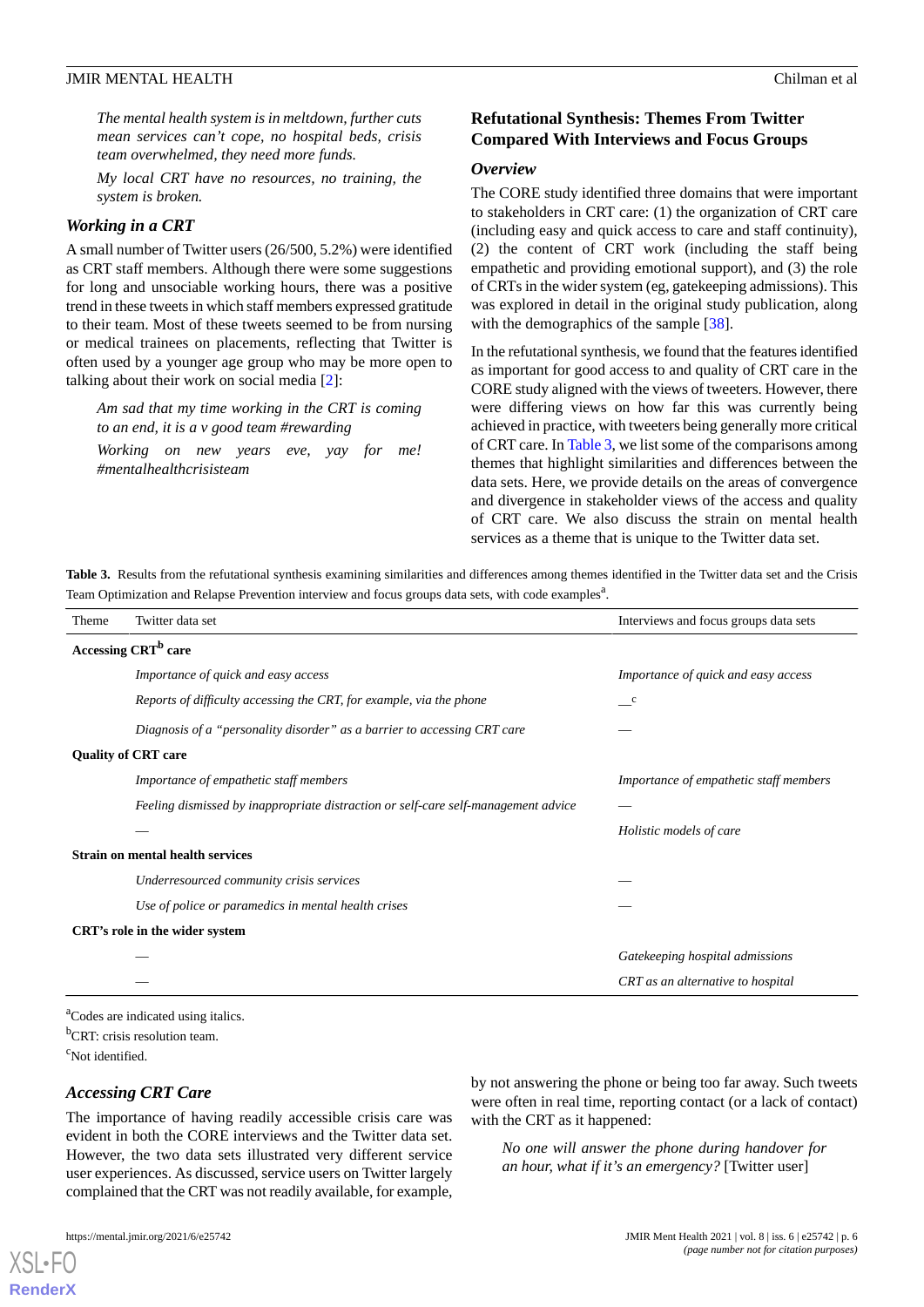In contrast to the largely negative views expressed on Twitter, CORE service users reported mixed experiences with access to care. Some service users reported that it was mostly quick and easy to contact the CRT by phone, and many appreciated that care was available during unsociable hours:

*Overall, what matters most? I would say the fact that you can make contact with the Crisis team 24 hours, 24/7.* [CORE service user]

An important finding in the Twitter data set was that people who were diagnosed with a *personality disorder* felt that their diagnosis was a barrier to access care, and these Twitter users often felt that stigma against their diagnosis meant that they were denied care:

*Crisis team said "CRT care for people with a diagnosis of BPD can make them worse, so we don't really visit them."* [Twitter user]

Issues regarding access to care for people with *personality disorders* did not arise in the CORE study. Among the small subset of service users in the CORE study with *personality disorder* diagnoses, the sense of rejection identified in the Twitter posts was not expressed. Conversely, these service users often reported positive service experiences and did not identify their diagnosis as a barrier to treatment. In focus groups with CRT staff members, there were diverging opinions regarding whether CRT support was appropriate for those with *personality disorder* diagnoses. Some staff expressed perceived difficulties in supporting people with these diagnoses, including difficulties in maintaining the boundaries of therapeutic relationships, difficulties with the time-limited nature of CRT support, and general pressures on mental health systems and teams:

*More and more, we've got a lot of people on our books with borderline personality disorder...They refer to us because they [referrers] don't know what to do with them, which is fine, but neither do we.* [CORE CRT staff]

In summary, although both data sets show a mixed landscape of experiences, Twitter users often reported more difficulty accessing CRT care. This was particularly the case for Twitter users who were posting about *personality disorder*.

# *Quality of Care*

Both service users and carers in the CORE study reported mixed experiences of the quality of care received from CRTs. In the CORE interviews, help with practical issues, emotional support, and relationship building were all described as important aspects of good quality care. Service users valued times when they received emotional support from staff who listened to them and came across as caring. There was a wish among some stakeholders for a more holistic approach to care, for example, more support with social issues. This was not observed in the Twitter sample:

*They did listen to me. They did understand my predicament. They acknowledged my dilemma about taking a medication.* [CORE service user]

*Crisis team advising me to take a walk in the park is probably the worst thing to say considering I make self-harm plans in the park* [Twitter user]

Importantly, a significant aspect of care quality that was frequently discussed by service users on Twitter was receiving unhelpful self-management advice from the CRT. This was unique to Twitter: in the CORE data set, stakeholders did not report experiences of feeling dismissed by distraction or self-care advice.

Both data sets identified staff characteristics as a determinant of good quality treatment, with consensus that there is a wide variety of staff expertise within CRTs. As CRT staff work shifts, the extent to which consistent therapeutic relationships are established varies greatly, and continuity of care is a challenge. This was reflected in both data sets, where continuity of staffing was valued and seen as important in CRT care. Personal staff characteristics, such as empathy and compassion, were consistently described in both forms of data as critical ingredients in good CRT support:

*He's had some good, really good staff come to see him, and he's had some damn awful, pretty diabolical people come to see him, as well.* [CORE carer] *Shocked by reading the hashtag #crisisteamfail, I have experienced this but I also think some CRT staff are great* [Twitter user]

# *Strain on Mental Health Services*

In our sample, we found that people posted on Twitter about a strain on mental health services due to high demands and a lack of resources. This theme was unique to the Twitter data set and was not discussed in the CORE interviews and focus groups with service users, despite the broad semistructured nature of the interview questions. Some Twitter users directed tweets toward the Twitter accounts of the NHS and UK government. This theme reflects the political nature of Twitter as a social forum in comparison with interviews and focus groups that take place in a private space. This theme was distinct from the theme "the role of CRTs in the care system" in the CORE data set, which described the role of CRTs as gatekeepers for hospital admissions:

*NHS mental health crisis services are being stretched to breaking point.* [Twitter user]

*Police are helping people who are self-harming cos the conservatives slashed funding for CRTs.* [Twitter user]

# *Discussion*

# **Principal Findings**

Our findings suggest that the analysis of Twitter data can complement traditional qualitative research methods and expand our understanding of stakeholder views of mental health crisis care delivered by CRTs. Many of the same things feature in what service users and family caregivers describe as valuable components of good quality CRT care in both fora, particularly staff who listen and provide warmth and empathy. We accessed additional insights into the experiences of CRTs from Twitter.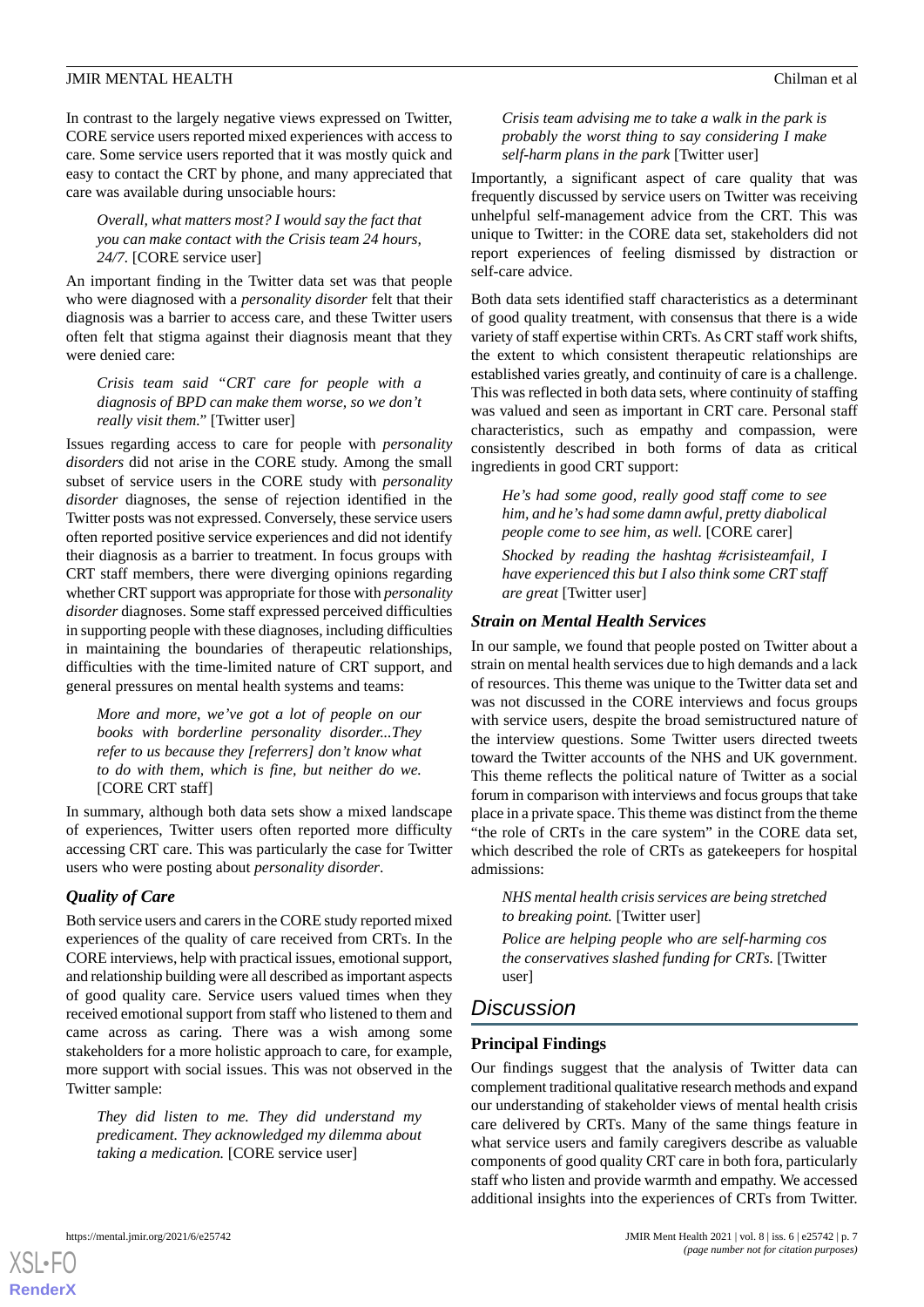Twitter users posted that self-management strategies suggested by CRT staff were frequently experienced as unhelpful and expressed concern about the strain on mental health services. Twitter users with *personality disorder* diagnoses discussed their diagnosis as a barrier to accessing CRT care. More generally negative sentiments were expressed on Twitter compared with *traditional* face-to-face data collection methods. Therefore, it seems likely that more negative experiences of CRT service use and implementation may be missed by relying solely on face-to-face data collection methods.

Twitter differs from traditional qualitative methods in several respects. Interviews and focus groups are often set up as *spaces for reflection*. This is encouraged in numerous ways: at the time of data collection (usually after some time has elapsed since the experience), in the open nature of questioning, and in the way in which interviews are introduced as research where there are no *right* or *wrong* answers [[51](#page-11-1)]. The interviews and focus groups were also structured to some degree by the researcher. Twitter, on the other hand, is an instant form of communication, where individuals often post using mobile phones in the *heat of the moment* [[19,](#page-9-14)[52\]](#page-11-2). Twitter posts also take place outside of research encounters. When considering these very different research contexts, this strengthens our confidence in the congruent themes in our analysis, as these are expressed both inside and outside of the *interview room*.

Twitter is set up as a social media forum, encouraging interactions between users [\[23](#page-9-17),[53,](#page-11-3)[54](#page-11-4)]. There appeared to be a community of service users with similar negative experiences of CRTs in this study, who engaged and supported each other in the *Twittersphere*. For example, interactions about unhelpful self-management advice appear to have turned into a *running joke* in this Twitter community as part of the hashtag *#crisisteamfail*. This is a clear example of how views are constructed and reinforced in the social sphere of Twitter in a way that is very different from how views are expressed in individual face-to-face methods. Analyzing Twitter posts can therefore allow access to how issues and experiences are shared among socially mediated communities of health service users [[23](#page-9-17)[,55](#page-11-5)].

The participant recruitment processes for interviews and focus groups in the CORE study likely introduced some selection bias, as potential participants were identified via CRTs. This necessarily excludes people in mental health crises who could not or did not want to engage with CRTs. As the CRT staff contributed to identifying service users and their family members, they may have been more likely to identify service users who had engaged positively with CRT care (although CORE study researchers took steps to help avoid selection bias by the staff). For example, participants diagnosed with *personality disorders* in the CORE interviews had received a service from the CRT, so the sample was unlikely to include people who felt that they had been denied care. The Twitter analysis may therefore allow research to access a broader range of voices compared with face-to-face qualitative methods alone.

Individuals who are active on Twitter may differ from those who engage in traditional qualitative research and may differ from CRT service users as a whole. A significant proportion of

mental health service users (and nonusers) are distrustful of services or may have had negative previous contacts with services, sometimes involving coercion. These individuals may be more inclined to engage in Twitter than in traditional research projects. In addition, given its broad social reach, people who use Twitter may be more likely to engage as advocates and activists, bringing this distinctive point of view to the table. Twitter can be viewed as a naturalistic public setting in which service users can have their voices heard [[23\]](#page-9-17), gaining power in this virtual space where they can choose to remain anonymous. Some people may feel more comfortable communicating through text, rather than face-to-face interactions. Twitter users tend to be from younger sectors of the population [[18\]](#page-9-13), whereas CRT service users as a whole tend to be middle-aged [\[32](#page-10-5)], which may explain some differences between themes identified in this study and highlights that Twitter may reflect younger service users' experiences of CRTs. By using interviews and focus groups alone, research on CRTs thus far may fail to access the views of less-engaged service users and more critical stakeholders.

#### **Strengths and Limitations**

This is the first study to compare views expressed on Twitter with data collected from interviews and focus groups in the field of mental health research. A broad range of search terms were used, both with and without *hashtags*, which link tweets together. By conducting the search directly from Twitter, we avoided bias that would have been introduced if we used software such as NCapture [[56\]](#page-11-6). The benefits of including lived experience perspectives in analyzing qualitative data in mental health research to help provide a more complete understanding of the data [\[57](#page-11-7)] are equally relevant for research involving Twitter. Collaborative coding in this study enhanced the validity of qualitative analysis: the research team included key stakeholder perspectives and experiences of using, providing, and researching mental health services.

This study has some limitations. The search strategy meant that the demographics of tweeters could not be retrieved. Tweets were accessed through Twitter's advanced search function, which uses Twitter's application programming interface. This means that the search output is determined in part by Twitter's programming. Nevertheless, research suggests that the application programming interface method still retrieves a large proportion of tweets available in the public domain [\[58](#page-11-8)]. The search terms used in this study were inclusive, but there will inevitably be some relevant tweets that were missed. The study design meant that we were unable to conduct any causal analysis to explain the differences between the themes in both data sets. Finally, tweets are by nature short and may therefore lack the depth, nuance, or complexity of other narrative forms. There is some room for misinterpretation where there is a lack of context and a lack of opportunity to explore the meaning of tweets further [\[5](#page-9-6)]. Collaborative coding and meetings with a wider research team aimed to resolve the uncertainties as much as possible.

#### **Implications for Clinical Practice and Future Research**

The refutational synthesis found that there are some overall congruent messages about what is considered important in CRT

```
XS-FO
RenderX
```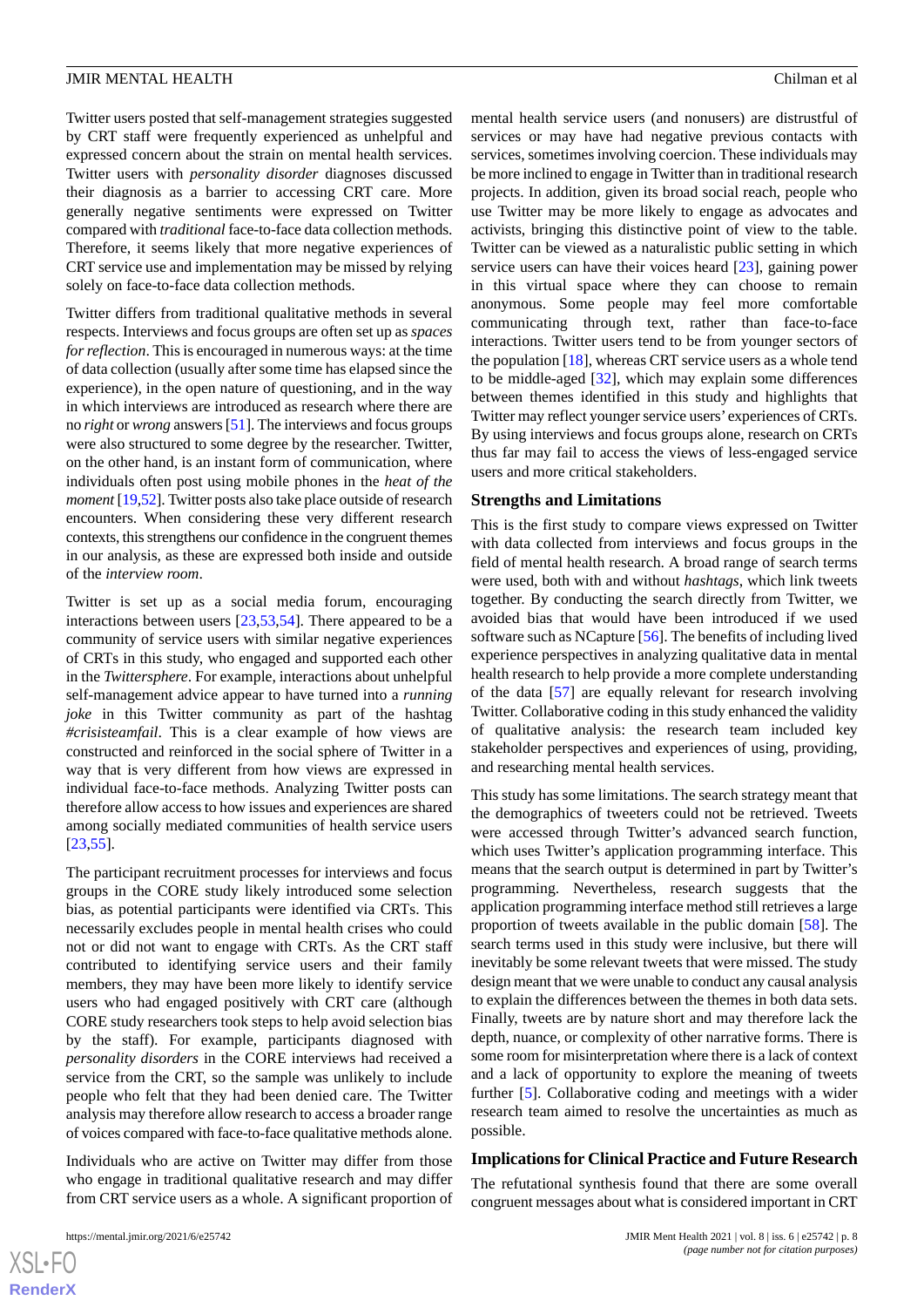practice; however, there were differing views about how far this is being achieved and some themes emerged from only one set of analyses. Our confidence in CORE study findings [\[38](#page-10-11)] regarding critical ingredients of good CRT implementation—including good access, responsiveness, and consistent and caring staff—is strengthened by the present findings. This is consistent with previous qualitative studies that identified similar critical ingredients of good CRT services [[35\]](#page-10-8). To our knowledge, our study is the first to examine stakeholder perspectives of CRTs using social media data. The stark comparison between service user experiences accessed using Twitter or face-to-face methods shows that we should approach either data source with caution as a gauge of overall service user experience. This reinforces the need for better and more coordinated routine collection and analysis of patient-reported experience measures in mental health services and highlights the virtues of triangulating different sources in qualitative research [[41\]](#page-10-14).

Our analysis suggests that CRTs need to develop new approaches when supporting individuals with self-management advice and that CRT staff should avoid giving general self-care advice, such as going for walks. This is likely to apply to other clinical contexts in mental health care. Instead of self-care advice, self-management strategies should be tailored toward relapse prevention and recovery goals [\[59](#page-11-9)]. For example, a randomized controlled trial demonstrated the benefits of having a peer support worker promote self-management strategies for those recently discharged from a CRT [[60\]](#page-11-10). Although research has shown that mental health professionals have mixed opinions about using Twitter in their professional life [\[2\]](#page-8-1), we argue that Twitter may be a helpful source of viewpoints for service improvement initiatives  $[1,16]$  $[1,16]$  $[1,16]$  $[1,16]$ . However, future work is needed to investigate whether Twitter is representative enough to provide real-time feedback on mental health services.

Researchers may find it beneficial to engage proactively with Twitter to gain a broad range of perspectives. This is particularly the case when research questions seek to include those who have difficulty engaging or have disengaged from services or where studies have difficulty recruiting participants for lengthy interviews and focus groups. Future research using Twitter data may use natural language processing techniques to examine the broad content of Twitter posts. It would also be interesting to track trends and changes over time. A limitation of this study was that we could not conduct any causal analysis, and future research may explicitly ask CRT stakeholders to reflect on and explain differences between themes in the Twitter and interview data sets. The themes identified in this study demonstrate that more research is needed on how best to optimize crisis care for people who have been diagnosed with a *personality disorder*, as our Twitter analysis showed that this group often felt dismissed, neglected, and stigmatized by services. Further explorations are desirable to examine the potential of Twitter and other social media platforms in mental health research. We hope that there will be developments in evidence-based best practice for conducting qualitative research using Twitter data and for combining social media analysis with standard interviews.

# **Conclusions**

Twitter users provided unique perspectives on CRT implementation, including the importance of the type of advice offered to help manage crises and the perceived limitations of CRT services. Research on social media content adds complexity to our understanding of phenomena and can complement traditional or face-to-face research methods in health care research by allowing the voices of people who may be more critical of services to be heard.

# **Acknowledgments**

This study was not externally funded and was completed as part of the University College London MSc in Clinical Mental Health Sciences by the lead author (NC). The MSc program contributed a small amount of funding to research costs. The CORE interviews and focus group transcripts were used in a fully anonymized form as a secondary data source. This study was funded by the National Institute for Health Research under its Grants for Applied Research program (reference number: RP-PG-0109-10,078). The views expressed are those of the authors and not necessarily those of the NHS or National Institute for Health Research.

# **Authors' Contributions**

NC, NM, BLE, and SJ contributed to the study design and data collection. NC, JW, NM, SJ, and BLE contributed to the data analysis. BLE and SJ led the CORE program, and NM led the qualitative component of the CORE program. All authors contributed to the drafting of the manuscript, led by NC. All authors read and approved the final manuscript.

# <span id="page-8-0"></span>**Conflicts of Interest**

<span id="page-8-1"></span>None declared.

# **References**

 $XSI - F($ **[RenderX](http://www.renderx.com/)**

- 1. Shepherd A, Sanders C, Doyle M, Shaw J. Using social media for support and feedback by mental health service users: thematic analysis of a Twitter conversation. BMC Psychiatry 2015 Feb 19;15(1):29 [\[FREE Full text\]](https://bmcpsychiatry.biomedcentral.com/articles/10.1186/s12888-015-0408-y) [doi: [10.1186/s12888-015-0408-y\]](http://dx.doi.org/10.1186/s12888-015-0408-y) [Medline: [25881089](http://www.ncbi.nlm.nih.gov/entrez/query.fcgi?cmd=Retrieve&db=PubMed&list_uids=25881089&dopt=Abstract)]
- 2. Deen S, Withers A, Hellerstein DJ. Mental health practitioners' use and attitudes regarding the internet and social media. J Psychiatr Pract 2013 Nov;19(6):454-463. [doi: [10.1097/01.pra.0000438184.74359.88](http://dx.doi.org/10.1097/01.pra.0000438184.74359.88)] [Medline: [24241499](http://www.ncbi.nlm.nih.gov/entrez/query.fcgi?cmd=Retrieve&db=PubMed&list_uids=24241499&dopt=Abstract)]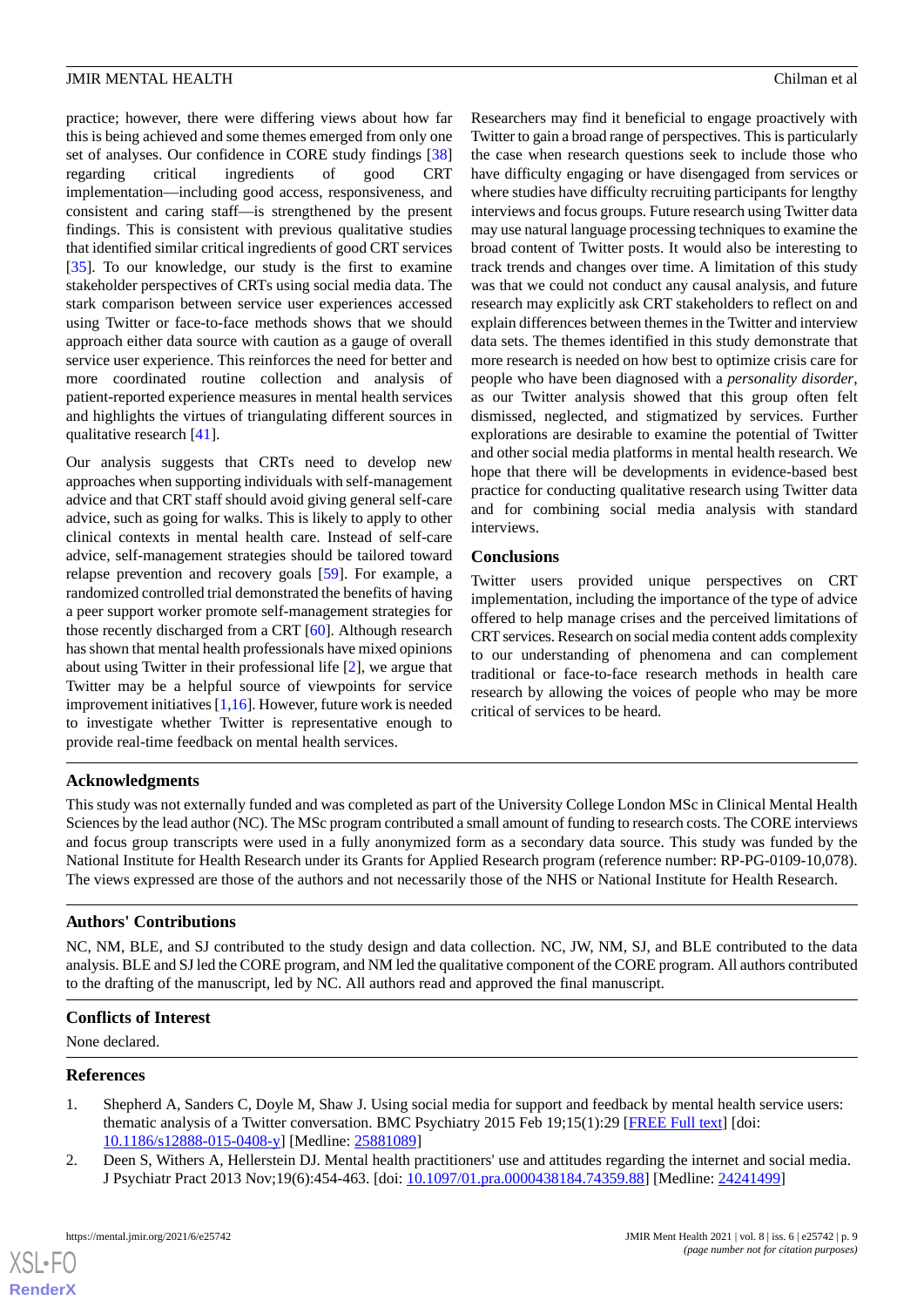- <span id="page-9-0"></span>3. Park M, McDonald DW, Cha M. Perception differences between the depressed and non-depressed users in Twitter. In: Proceedings of the 7th International AAAI Conference on Weblogs and Social Media, ICWSM 2013. 2013 Presented at: 7th International AAAI Conference on Weblogs and Social Media, ICWSM 2013; Jul 8-11, 2013; Cambridge, MA, United States p. 476-485 URL:<https://www.aaai.org/ocs/index.php/ICWSM/ICWSM13/paper/download/6114/6387>
- <span id="page-9-9"></span>4. Choudhury MD, Gamon M, Counts S, Horvitz E. Predicting depression via social media. In: Proceedings of the 7th International AAAI Conference on Weblogs and Social Media, ICWSM 2013. 2013 Presented at: 7th International AAAI Conference on Weblogs and Social Media, ICWSM 2013; July 8-11, 2013; Cambridge, MA, United States.
- <span id="page-9-6"></span>5. Cavazos-Rehg PA, Krauss MJ, Sowles S, Connolly S, Rosas C, Bharadwaj M, et al. A content analysis of depression-related Tweets. Comput Human Behav 2016 Jan 01;54:351-357 [\[FREE Full text\]](http://europepmc.org/abstract/MED/26392678) [doi: [10.1016/j.chb.2015.08.023\]](http://dx.doi.org/10.1016/j.chb.2015.08.023) [Medline: [26392678](http://www.ncbi.nlm.nih.gov/entrez/query.fcgi?cmd=Retrieve&db=PubMed&list_uids=26392678&dopt=Abstract)]
- <span id="page-9-1"></span>6. Lachmar EM, Wittenborn AK, Bogen KW, McCauley HL. #MyDepressionLooksLike: examining public discourse about depression on Twitter. JMIR Ment Health 2017 Oct 18;4(4):e43 [\[FREE Full text\]](https://mental.jmir.org/2017/4/e43/) [doi: [10.2196/mental.8141](http://dx.doi.org/10.2196/mental.8141)] [Medline: [29046270](http://www.ncbi.nlm.nih.gov/entrez/query.fcgi?cmd=Retrieve&db=PubMed&list_uids=29046270&dopt=Abstract)]
- <span id="page-9-2"></span>7. Reavley N, Pilkington PD. Use of Twitter to monitor attitudes toward depression and schizophrenia: an exploratory study. PeerJ 2014;2:e647 [\[FREE Full text\]](https://doi.org/10.7717/peerj.647) [doi: [10.7717/peerj.647\]](http://dx.doi.org/10.7717/peerj.647) [Medline: [25374786\]](http://www.ncbi.nlm.nih.gov/entrez/query.fcgi?cmd=Retrieve&db=PubMed&list_uids=25374786&dopt=Abstract)
- <span id="page-9-3"></span>8. Joseph AJ, Tandon N, Yang LH, Duckworth K, Torous J, Seidman LJ, et al. #Schizophrenia: use and misuse on Twitter. Schizophr Res 2015 Jul;165(2-3):111-115. [doi: [10.1016/j.schres.2015.04.009\]](http://dx.doi.org/10.1016/j.schres.2015.04.009) [Medline: [25937459](http://www.ncbi.nlm.nih.gov/entrez/query.fcgi?cmd=Retrieve&db=PubMed&list_uids=25937459&dopt=Abstract)]
- <span id="page-9-4"></span>9. Cheng TY, Liu L, Woo BK. Analyzing Twitter as a platform for Alzheimer-related dementia awareness: thematic analyses of tweets. JMIR Aging 2018 Dec 10;1(2):e11542 [\[FREE Full text\]](https://aging.jmir.org/2018/2/e11542/) [doi: [10.2196/11542](http://dx.doi.org/10.2196/11542)] [Medline: [31518232\]](http://www.ncbi.nlm.nih.gov/entrez/query.fcgi?cmd=Retrieve&db=PubMed&list_uids=31518232&dopt=Abstract)
- <span id="page-9-5"></span>10. Gunn JF, Lester D. Twitter postings and suicide: an analysis of the postings of a fatal suicide in the 24 hours prior to death. Suicid 2015 Jun 01;17(3):2173. [doi: [10.5617/suicidologi.2173](http://dx.doi.org/10.5617/suicidologi.2173)]
- <span id="page-9-7"></span>11. Robinson P, Turk D, Jilka S, Cella M. Measuring attitudes towards mental health using social media: investigating stigma and trivialisation. Soc Psychiatry Psychiatr Epidemiol 2019 Jan 1;54(1):51-58 [[FREE Full text](http://europepmc.org/abstract/MED/30069754)] [doi: [10.1007/s00127-018-1571-5\]](http://dx.doi.org/10.1007/s00127-018-1571-5) [Medline: [30069754](http://www.ncbi.nlm.nih.gov/entrez/query.fcgi?cmd=Retrieve&db=PubMed&list_uids=30069754&dopt=Abstract)]
- <span id="page-9-8"></span>12. Valdez D, Thij MT, Bathina K, Rutter LA, Bollen J. Social media insights into US mental health during the COVID-19 pandemic: longitudinal analysis of Twitter data. J Med Internet Res 2020 Dec 14;22(12):e21418 [[FREE Full text](https://www.jmir.org/2020/12/e21418/)] [doi: [10.2196/21418\]](http://dx.doi.org/10.2196/21418) [Medline: [33284783\]](http://www.ncbi.nlm.nih.gov/entrez/query.fcgi?cmd=Retrieve&db=PubMed&list_uids=33284783&dopt=Abstract)
- 13. Koh JX, Liew TM. How loneliness is talked about in social media during COVID-19 pandemic: text mining of 4,492 Twitter feeds. J Psychiatr Res 2020 Nov 07:A. [doi: [10.1016/j.jpsychires.2020.11.015](http://dx.doi.org/10.1016/j.jpsychires.2020.11.015)] [Medline: [33190839](http://www.ncbi.nlm.nih.gov/entrez/query.fcgi?cmd=Retrieve&db=PubMed&list_uids=33190839&dopt=Abstract)]
- <span id="page-9-11"></span><span id="page-9-10"></span>14. Xue J, Chen J, Hu R, Chen C, Zheng C, Su Y, et al. Twitter discussions and emotions about the COVID-19 pandemic: machine learning approach. J Med Internet Res 2020 Nov 25;22(11):e20550 [\[FREE Full text](https://www.jmir.org/2020/11/e20550/)] [doi: [10.2196/20550\]](http://dx.doi.org/10.2196/20550) [Medline: [33119535](http://www.ncbi.nlm.nih.gov/entrez/query.fcgi?cmd=Retrieve&db=PubMed&list_uids=33119535&dopt=Abstract)]
- <span id="page-9-12"></span>15. Golder S, Ahmed S, Norman G, Booth A. Attitudes toward the ethics of research using social media: a systematic review. J Med Internet Res 2017 Jun 06;19(6):e195 [\[FREE Full text\]](https://www.jmir.org/2017/6/e195/) [doi: [10.2196/jmir.7082\]](http://dx.doi.org/10.2196/jmir.7082) [Medline: [28588006\]](http://www.ncbi.nlm.nih.gov/entrez/query.fcgi?cmd=Retrieve&db=PubMed&list_uids=28588006&dopt=Abstract)
- <span id="page-9-13"></span>16. Peters ME, Uible E, Chisolm MS. A Twitter education: why psychiatrists should tweet. Curr Psychiatry Rep 2015 Dec 13;17(12):94. [doi: [10.1007/s11920-015-0635-4](http://dx.doi.org/10.1007/s11920-015-0635-4)] [Medline: [26463050](http://www.ncbi.nlm.nih.gov/entrez/query.fcgi?cmd=Retrieve&db=PubMed&list_uids=26463050&dopt=Abstract)]
- <span id="page-9-14"></span>17. Schootman M, Nelson EJ, Werner K, Shacham E, Elliott M, Ratnapradipa K, et al. Emerging technologies to measure neighborhood conditions in public health: implications for interventions and next steps. Int J Health Geogr 2016 Jun 23;15(1):20 [[FREE Full text\]](https://ij-healthgeographics.biomedcentral.com/articles/10.1186/s12942-016-0050-z) [doi: [10.1186/s12942-016-0050-z\]](http://dx.doi.org/10.1186/s12942-016-0050-z) [Medline: [27339260\]](http://www.ncbi.nlm.nih.gov/entrez/query.fcgi?cmd=Retrieve&db=PubMed&list_uids=27339260&dopt=Abstract)
- <span id="page-9-15"></span>18. Mellon J, Prosser C. Twitter and Facebook are not representative of the general population: political attitudes and demographics of British social media users. Res Polit 2017 Jul 13;4(3). [doi: [10.1177/2053168017720008\]](http://dx.doi.org/10.1177/2053168017720008)
- 19. Petrovic S, Osborne M, Lavrenko V. I wish I didn't say that! Analyzing and predicting deleted messages in Twitter. arXiv: Computer Science - Social and Information Networks. 2013. URL:<https://arxiv.org/abs/1305.3107> [accessed 2021-05-28]
- <span id="page-9-17"></span><span id="page-9-16"></span>20. Jenkins EL, Ilicic J, Barklamb AM, McCaffrey TA. Assessing the credibility and authenticity of social media content for applications in health communication: scoping review. J Med Internet Res 2020 Jul 23;22(7):e17296 [[FREE Full text](https://www.jmir.org/2020/7/e17296/)] [doi: [10.2196/17296\]](http://dx.doi.org/10.2196/17296) [Medline: [32706675\]](http://www.ncbi.nlm.nih.gov/entrez/query.fcgi?cmd=Retrieve&db=PubMed&list_uids=32706675&dopt=Abstract)
- <span id="page-9-18"></span>21. Leppänen S, Møller JS, Nørreby TR, Stæhr A, Kytölä S. Authenticity, normativity and social media. Discourse Context Media 2015 Jun;8:1-5. [doi: [10.1016/j.dcm.2015.05.008\]](http://dx.doi.org/10.1016/j.dcm.2015.05.008)
- <span id="page-9-19"></span>22. Bruns A, Stieglitz S. Twitter data: what do they represent? it-Inf Technol: Method Appl Inform Info Technol 2014;56(5):240-245. [doi: [10.1515/itit-2014-1049](http://dx.doi.org/10.1515/itit-2014-1049)]
- <span id="page-9-20"></span>23. Murthy D. Towards a sociological understanding of social media: theorizing Twitter. Sociology 2012 Sep 24;46(6):1059-1073. [doi: [10.1177/0038038511422553](http://dx.doi.org/10.1177/0038038511422553)]
- 24. Ngai EW, Tao SS, Moon KK. Social media research: theories, constructs, and conceptual frameworks. Int J Inf Manag 2015 Feb;35(1):33-44. [doi: [10.1016/j.ijinfomgt.2014.09.004](http://dx.doi.org/10.1016/j.ijinfomgt.2014.09.004)]
- 25. Cheung CM, Lee MK. A theoretical model of intentional social action in online social networks. Decis Support Syst 2010 Apr;49(1):24-30. [doi: [10.1016/j.dss.2009.12.006\]](http://dx.doi.org/10.1016/j.dss.2009.12.006)
- 26. Arora P. Typology of web 2.0 spheres: understanding the cultural dimensions of social media spaces. Curr Sociol 2012 Apr 19;60(5):599-618. [doi: [10.1177/0011392112440439\]](http://dx.doi.org/10.1177/0011392112440439)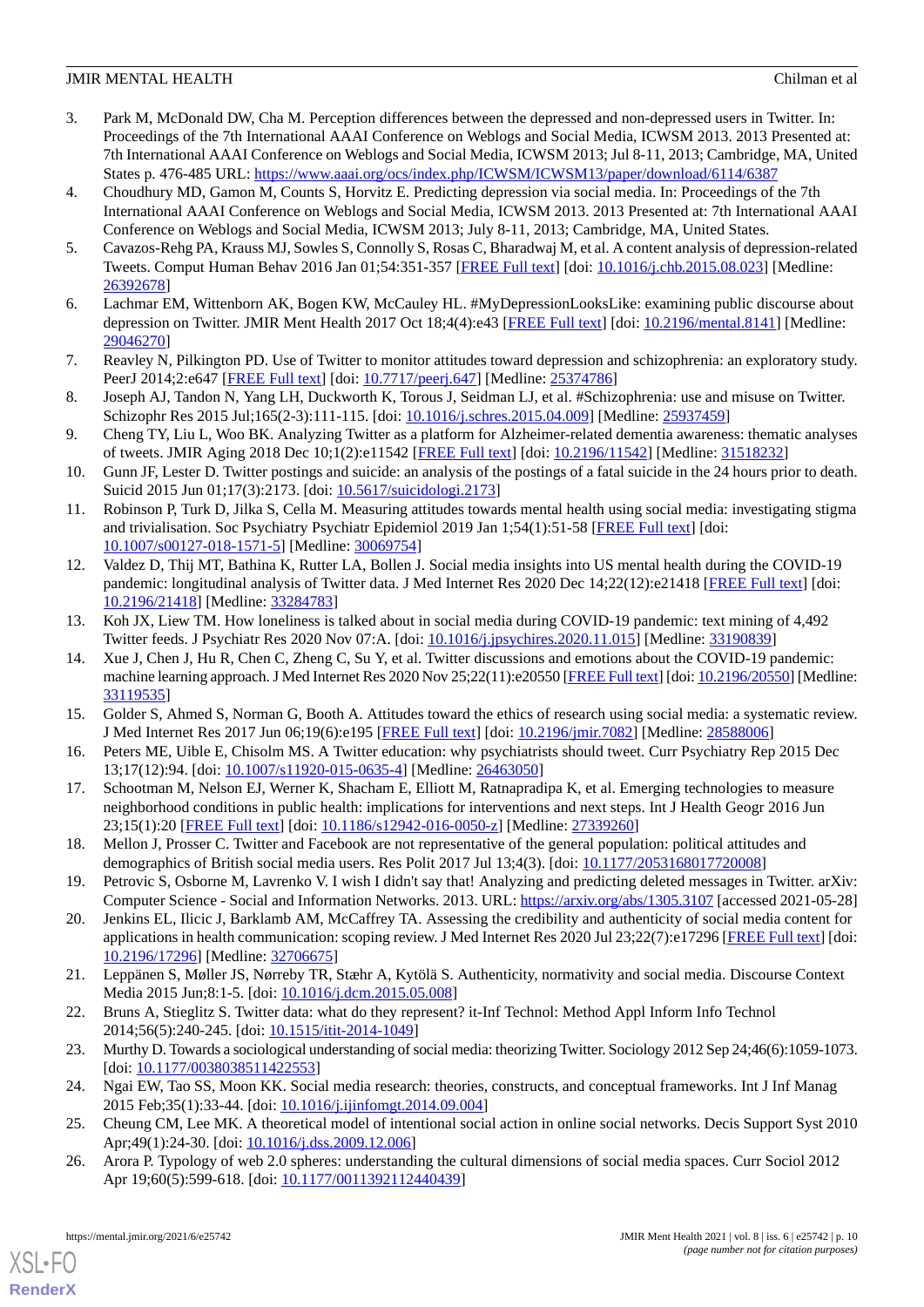- <span id="page-10-0"></span>27. Bollen J, Mao H, Pepe A. Modeling public mood and emotion: Twitter sentiment and socio-economic phenomena. In: Proceedings of the Fifth International AAAI Conference on Weblogs and Social Media (ICWSM-11). 2011 Presented at: Fifth International AAAI Conference on Weblogs and Social Media (ICWSM-11); July 17–21, 2011; Barcelona, Catalonia, Spain URL:<https://ojs.aaai.org/index.php/ICWSM/article/view/14171>
- <span id="page-10-2"></span><span id="page-10-1"></span>28. Pope C, Ziebland S, Mays N. Analysing qualitative data. In: Pope C, Mays N, editors. Qualitative Research in Health Care, Third Edition. Hoboken, New Jersey, United States: Blackwell Publishing Ltd; 2006.
- <span id="page-10-3"></span>29. The NHS plan : a plan for investment : a plan for reform : presented to Parliament by the Secretary of State for Health by command of Her Majesty : July 2000. Stationery Office, Department of Health, Great Britain. 2000. URL: [https://dera.](https://dera.ioe.ac.uk//4423/) [ioe.ac.uk//4423/](https://dera.ioe.ac.uk//4423/) [accessed 2021-05-28]
- <span id="page-10-4"></span>30. Johnson S. Crisis resolution and intensive home treatment teams. Psychiatry 2007 Aug;6(8):339-342. [doi: [10.1016/j.mppsy.2007.05.011\]](http://dx.doi.org/10.1016/j.mppsy.2007.05.011)
- <span id="page-10-5"></span>31. Johnson S, Nolan F, Pilling S, Sandor A, Hoult J, McKenzie N, et al. Randomised controlled trial of acute mental health care by a crisis resolution team: the north Islington crisis study. Br Med J 2005 Aug 15;331(7517):599. [doi: [10.1136/bmj.38519.678148.8f](http://dx.doi.org/10.1136/bmj.38519.678148.8f)]
- <span id="page-10-6"></span>32. Werbeloff N, Chang C, Broadbent M, Hayes JF, Stewart R, Osborn DP. Admission to acute mental health services after contact with crisis resolution and home treatment teams: an investigation in two large mental health-care providers. Lancet Psychiatry 2017 Jan;4(1):49-56. [doi: [10.1016/s2215-0366\(16\)30416-3\]](http://dx.doi.org/10.1016/s2215-0366(16)30416-3)
- <span id="page-10-7"></span>33. McCrone P, Johnson S, Nolan F, Pilling S, Sandor A, Hoult J, et al. Economic evaluation of a crisis resolution service: a randomised controlled trial. Epidemiol Psichiatr Soc 2011 Apr 11;18(1):54-58. [doi: [10.1017/S1121189X00001469\]](http://dx.doi.org/10.1017/S1121189X00001469)
- <span id="page-10-8"></span>34. Allen D, Blaylock W, Mieczkowski S. Local implementation of the crisis model: the Buckinghamshire community acute service. Psychiatr Bull 2018 Jan 02;33(7):252-254. [doi: [10.1192/pb.bp.107.018499\]](http://dx.doi.org/10.1192/pb.bp.107.018499)
- <span id="page-10-9"></span>35. Wheeler C, Lloyd-Evans B, Churchard A, Fitzgerald C, Fullarton K, Mosse L, et al. Implementation of the Crisis Resolution Team model in adult mental health settings: a systematic review. BMC Psychiatry 2015 Apr 08;15(1):74 [\[FREE Full text](https://bmcpsychiatry.biomedcentral.com/articles/10.1186/s12888-015-0441-x)] [doi: [10.1186/s12888-015-0441-x](http://dx.doi.org/10.1186/s12888-015-0441-x)] [Medline: [25879674\]](http://www.ncbi.nlm.nih.gov/entrez/query.fcgi?cmd=Retrieve&db=PubMed&list_uids=25879674&dopt=Abstract)
- <span id="page-10-11"></span><span id="page-10-10"></span>36. Right here, right now. Care Quality Commission. 2015. URL: [https://www.cqc.org.uk/sites/default/files/](https://www.cqc.org.uk/sites/default/files/20150611_righthere_mhcrisiscare_summary_3.pdf) [20150611\\_righthere\\_mhcrisiscare\\_summary\\_3.pdf](https://www.cqc.org.uk/sites/default/files/20150611_righthere_mhcrisiscare_summary_3.pdf) [accessed 2021-05-28]
- 37. Jacobs R, Barrenho E. Impact of crisis resolution and home treatment teams on psychiatric admissions in England. Br J Psychiatry 2011 Jul 02;199(1):71-76. [doi: [10.1192/bjp.bp.110.079830](http://dx.doi.org/10.1192/bjp.bp.110.079830)] [Medline: [21292926](http://www.ncbi.nlm.nih.gov/entrez/query.fcgi?cmd=Retrieve&db=PubMed&list_uids=21292926&dopt=Abstract)]
- <span id="page-10-12"></span>38. Morant N, Lloyd-Evans B, Lamb D, Fullarton K, Brown E, Paterson B, CORE Service UserCarer Working groups. Crisis resolution and home treatment: stakeholders' views on critical ingredients and implementation in England. BMC Psychiatry 2017 Jul 17;17(1):254 [\[FREE Full text\]](https://bmcpsychiatry.biomedcentral.com/articles/10.1186/s12888-017-1421-0) [doi: [10.1186/s12888-017-1421-0](http://dx.doi.org/10.1186/s12888-017-1421-0)] [Medline: [28716022\]](http://www.ncbi.nlm.nih.gov/entrez/query.fcgi?cmd=Retrieve&db=PubMed&list_uids=28716022&dopt=Abstract)
- <span id="page-10-14"></span><span id="page-10-13"></span>39. Lloyd-Evans B, Bond GR, Ruud T, Ivanecka A, Gray R, Osborn D, et al. Development of a measure of model fidelity for mental health Crisis Resolution Teams. BMC Psychiatry 2016 Dec 01;16(1):427 [\[FREE Full text\]](https://bmcpsychiatry.biomedcentral.com/articles/10.1186/s12888-016-1139-4) [doi: [10.1186/s12888-016-1139-4\]](http://dx.doi.org/10.1186/s12888-016-1139-4) [Medline: [27905909](http://www.ncbi.nlm.nih.gov/entrez/query.fcgi?cmd=Retrieve&db=PubMed&list_uids=27905909&dopt=Abstract)]
- <span id="page-10-15"></span>40. Lambert SD, Loiselle CG. Combining individual interviews and focus groups to enhance data richness. J Adv Nurs 2008 Apr;62(2):228-237. [doi: [10.1111/j.1365-2648.2007.04559.x](http://dx.doi.org/10.1111/j.1365-2648.2007.04559.x)] [Medline: [18394035](http://www.ncbi.nlm.nih.gov/entrez/query.fcgi?cmd=Retrieve&db=PubMed&list_uids=18394035&dopt=Abstract)]
- <span id="page-10-16"></span>41. Patton M. Enhancing the quality and credibility of qualitative analysis. Health Serv Res 1999 Dec;34(5 Pt 2):1189-1208 [[FREE Full text](http://europepmc.org/abstract/MED/10591279)] [Medline: [10591279](http://www.ncbi.nlm.nih.gov/entrez/query.fcgi?cmd=Retrieve&db=PubMed&list_uids=10591279&dopt=Abstract)]
- <span id="page-10-17"></span>42. Ethics guidelines for internet-mediated research. British Psychological Society, Leicester, UK. 2013. URL: [https://www.](https://www.bps.org.uk/sites/www.bps.org.uk/files/Policy/Policy%20-%20Files/Ethics%20Guidelines%20for%20Internet-Mediated%20Research%20%282013%29.pdf) [bps.org.uk/sites/www.bps.org.uk/files/Policy/Policy%20-%20Files/](https://www.bps.org.uk/sites/www.bps.org.uk/files/Policy/Policy%20-%20Files/Ethics%20Guidelines%20for%20Internet-Mediated%20Research%20%282013%29.pdf) [Ethics%20Guidelines%20for%20Internet-Mediated%20Research%20%282013%29.pdf](https://www.bps.org.uk/sites/www.bps.org.uk/files/Policy/Policy%20-%20Files/Ethics%20Guidelines%20for%20Internet-Mediated%20Research%20%282013%29.pdf) [accessed 2021-05-28]
- <span id="page-10-18"></span>43. Markham A, Buchanan E. Ethical Decision-Making and Internet Research: Recommendations from the AoIR Ethics Working Committee (Version 2.0). 2012. URL:<https://aoir.org/reports/ethics2.pdf> [accessed 2021-05-28]
- <span id="page-10-19"></span>44. Lloyd-Evans B, Osborn D, Marston L, Lamb D, Ambler G, Hunter R, et al. The CORE service improvement programme for mental health crisis resolution teams: results from a cluster-randomised trial. Br J Psychiatry 2020 Jun 14;216(6):314-322 [[FREE Full text](http://europepmc.org/abstract/MED/30761976)] [doi: [10.1192/bjp.2019.21\]](http://dx.doi.org/10.1192/bjp.2019.21) [Medline: [30761976](http://www.ncbi.nlm.nih.gov/entrez/query.fcgi?cmd=Retrieve&db=PubMed&list_uids=30761976&dopt=Abstract)]
- <span id="page-10-20"></span>45. Hsieh H, Shannon SE. Three approaches to qualitative content analysis. Qual Health Res 2005 Nov 01;15(9):1277-1288. [doi: [10.1177/1049732305276687](http://dx.doi.org/10.1177/1049732305276687)] [Medline: [16204405\]](http://www.ncbi.nlm.nih.gov/entrez/query.fcgi?cmd=Retrieve&db=PubMed&list_uids=16204405&dopt=Abstract)
- <span id="page-10-21"></span>46. Clarke V, Braun V. Thematic analysis. In: Cooper H, Camic PM, Long DL, Panter AT, Rindskopf D, Sher KJ, editors. APA Handbooks in Psychology. APA Handbook of Research Methods in Psychology, Vol. 2. Research Designs: Quantitative, Qualitative, Neuropsychological, and Biological. Washington: American Psychological Association; 2012:57-71.
- <span id="page-10-22"></span>47. Braun V, Clarke V. Reflecting on reflexive thematic analysis. Qual Res Sport Exerc Health 2019 Jun 13;11(4):589-597. [doi: [10.1080/2159676x.2019.1628806](http://dx.doi.org/10.1080/2159676x.2019.1628806)]
- 48. Brett J, Staniszewska S, Mockford C, Herron-Marx S, Hughes J, Tysall C, et al. Mapping the impact of patient and public involvement on health and social care research: a systematic review. Health Expect 2014 Oct 19;17(5):637-650 [\[FREE](http://europepmc.org/abstract/MED/22809132) [Full text\]](http://europepmc.org/abstract/MED/22809132) [doi: [10.1111/j.1369-7625.2012.00795.x\]](http://dx.doi.org/10.1111/j.1369-7625.2012.00795.x) [Medline: [22809132](http://www.ncbi.nlm.nih.gov/entrez/query.fcgi?cmd=Retrieve&db=PubMed&list_uids=22809132&dopt=Abstract)]
- 49. Barnett-Page E, Thomas J. Methods for the synthesis of qualitative research: a critical review. BMC Med Res Methodol 2009 Aug 11;9(1):59 [[FREE Full text](https://bmcmedresmethodol.biomedcentral.com/articles/10.1186/1471-2288-9-59)] [doi: [10.1186/1471-2288-9-59\]](http://dx.doi.org/10.1186/1471-2288-9-59) [Medline: [19671152](http://www.ncbi.nlm.nih.gov/entrez/query.fcgi?cmd=Retrieve&db=PubMed&list_uids=19671152&dopt=Abstract)]